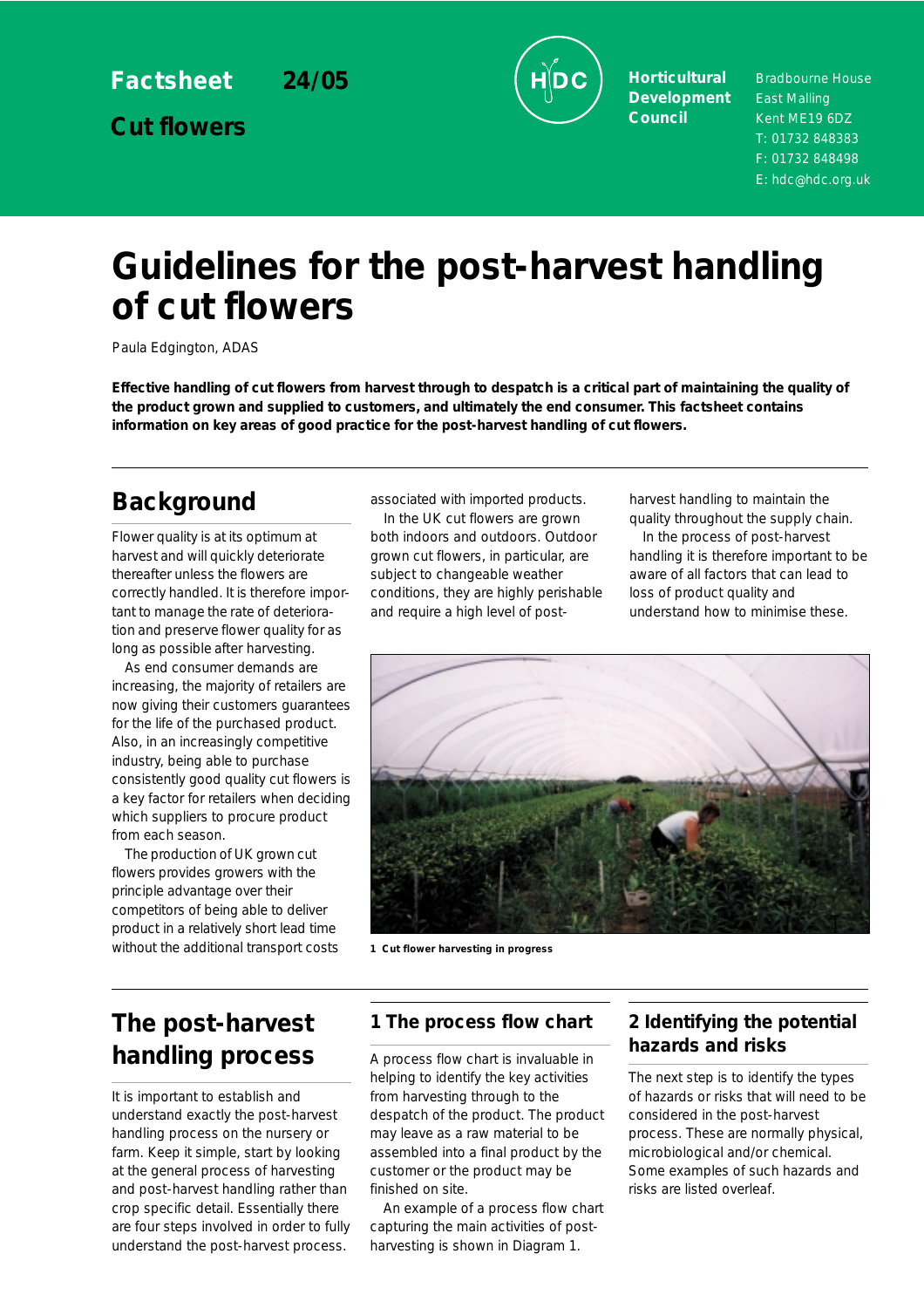



#### **Physical risks**

- Look at how the cut flowers are harvested, are the stems being cut and moved from the growing beds in such a way as to minimise damage?
- Is there unnecessary double handling of the cut stems?
- Damaged product, bruising or other mechanical damage leads to poor appearance, but also provides potential sites for disease infection (eg botrytis). Mechanical damage can also result in increased water loss from the cut flower stem. All of

these issues potentially lead to reduced post-harvest quality.

- Is the correct flower stage being harvested? The further forward the flowers are, the higher the risk of damage and shorter their postharvest life.
- Is the correct harvesting container being used for the product?
- How is the harvested product being transported from the glasshouse or field to the storage area? Can it be improved?
- How is the temperature of the

harvested product being managed?

- How do the staff ensure that the harvested product is not contaminated by a foreign body ie a harvesting knife?
- How is the grading process managed? Are there measures in place to minimise physical damage?

#### **Microbiological risks**

- Are the harvesting containers clean and have they been disinfected?
- Are the harvesting tools clean and have they been disinfected?



**2 Each type of flower will require specific methods of handling to minimise the risk of damage**



**3 Some flowers are longer stemmed than others and will need extra protection against damage**



**4 All knives used on the nursery/site should be identifiable, their location known and recorded, and when not in use kept in a locked box**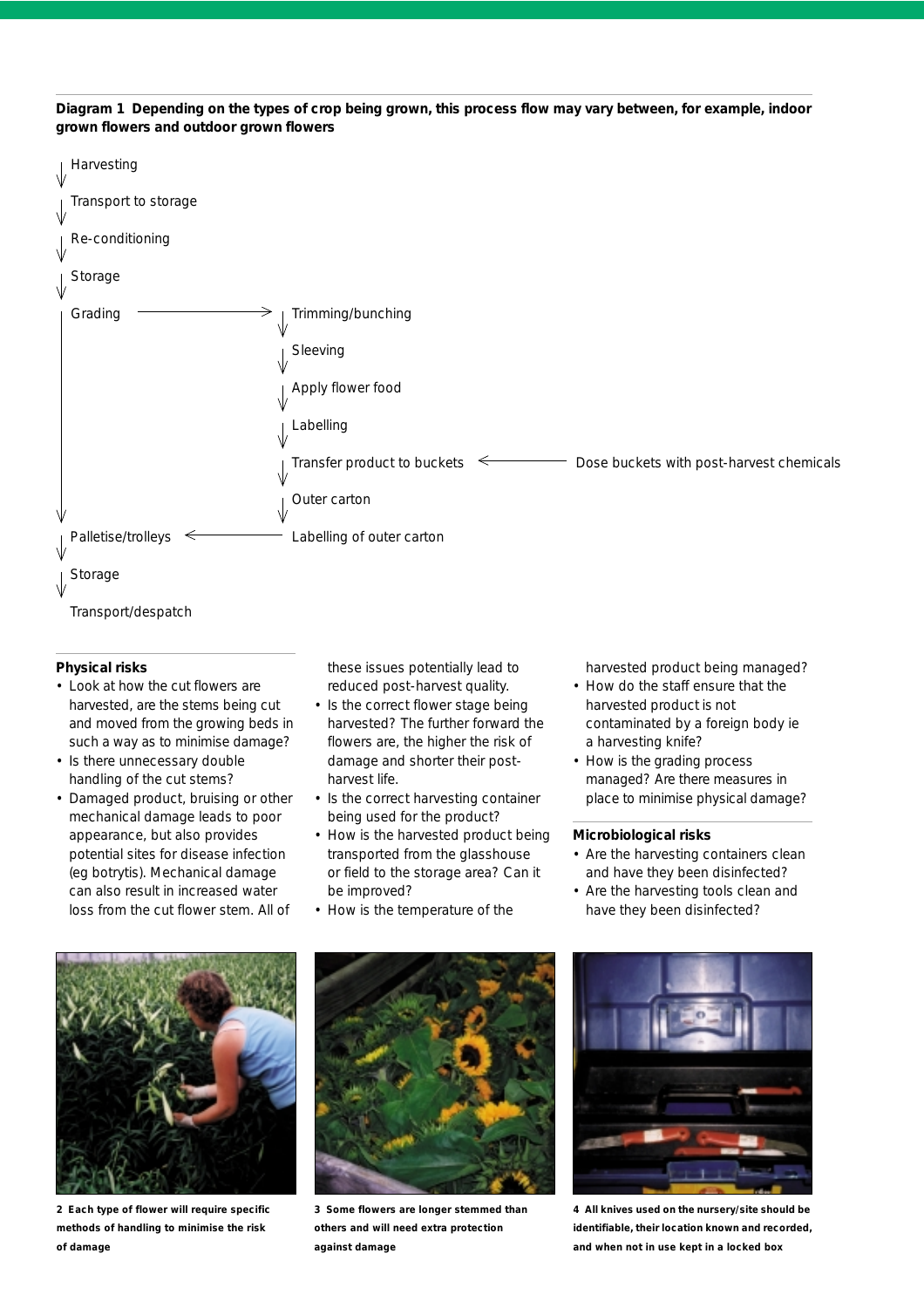- Are there, as above, preventative measures in place to minimise physical damage and therefore reduce the risk of microbial infection?
- Does the harvesting process include a step to ensure debris from harvested product is disposed of promptly to prevent the potential spread of pest and disease?
- Is the water used in the harvesting containers clean and free from microbes? Mains water is best.
- Do the harvesting containers contain the correct concentration of post-harvest treatments to reduce microbial growth?
- Is the process of cleaning and disinfecting the harvesting containers and tools, and any other equipment that comes in to contact with the freshly harvested flowers, effective enough?

#### **Chemical risks**

- Are the post-harvest treatments being dosed and handled correctly?
- Is the dosing equipment calibrated correctly?
- Is the concentration of the post-harvest treatments being measured correctly?

#### **Quality assurance**

- In addition, if applicable, are other quality assurance factors being addressed?
- Are the flowers being trimmed to the correct specified length, and is the correct amount of lower stem foliage being removed?
- Are the stems being bunched to the correct, specified number and/or weight?
- Is the correct, specified label, sleeve,



**5 Harvesting containers must be clean and free from plant debris prior to use**

bucket and outer carton being used?

• Are the outer cartons labelled and stacked correctly on pallets for despatch?

The above list is not exhaustive and each individual nursery or farm will have to consider some or all of these examples together with additional risks, depending on the nature of the business and logistics.

Having established the potential hazards and risks the next step is to decide whether each particular hazard or risk is critical to the quality of the cut flower and how it can be controlled.

### **3 Identifying Critical Control Points (CCP)**

A useful tool in deciding whether a hazard or risk is critical is the Critical Control Point decision tree (Diagram 2).

Take each potential hazard or risk and follow it through the decision tree. This process will also help to establish any additional steps required in the postharvest process flow that may have not been considered initially. It may also identify potential crop specific hazards that need to be considered outside of the general process flow chart.

# **4 Controlling Critical Control Points**

The Critical Control Points have now been established for each potential risk or hazard.

To reiterate, a CCP is a point, step or procedure at which control can be applied and a hazard/risk can be



**6 Post-harvest treatments must be handled with care**

prevented, eliminated or reduced to an acceptable level.

Once identified, it is important to decide what control or preventative measure can be put in place to eliminate or reduce occurrence to an acceptable level.

A table is useful in helping to establish the control measures required for each CCP; the critical limits that determine what is acceptable or unacceptable; how the process is maintained; what corrective action is required and how each procedure is verified. Table 1 shows a possible table format and gives examples on how this should be used.

In summary, the process described above is based on HACCP (Hazard Analysis Critical Control Point). HACCP is a systematic approach used throughout the food industry to manage product safety. However, it can easily be adapted for the ornamental horticulture industry and is a very effective quality management tool.

Using the principles of HACCP as a management tool is recommended and satisfies the requirements of certification schemes and customers.

Once a general process for postharvest handling of the cut flowers has been agreed, it can then be adapted to be more crop specific, if required.

The HACCP process also helps to identify any documentation and record keeping that may be required on the nursery or farm to monitor the critical control points and the management of them.

Most importantly, keep it simple. It is also very beneficial, when carrying out the analysis of the process flow and deciding upon the Critical Control Points, to include all relevant members of staff, particularly those involved in the day to day activities. They invariably have valuable information and knowledge as to how a procedure is carried out and issues that arise, and how they can be resolved.

For additional information on how to carry out an HACCP analysis refer to 'Further information' at the end of the factsheet.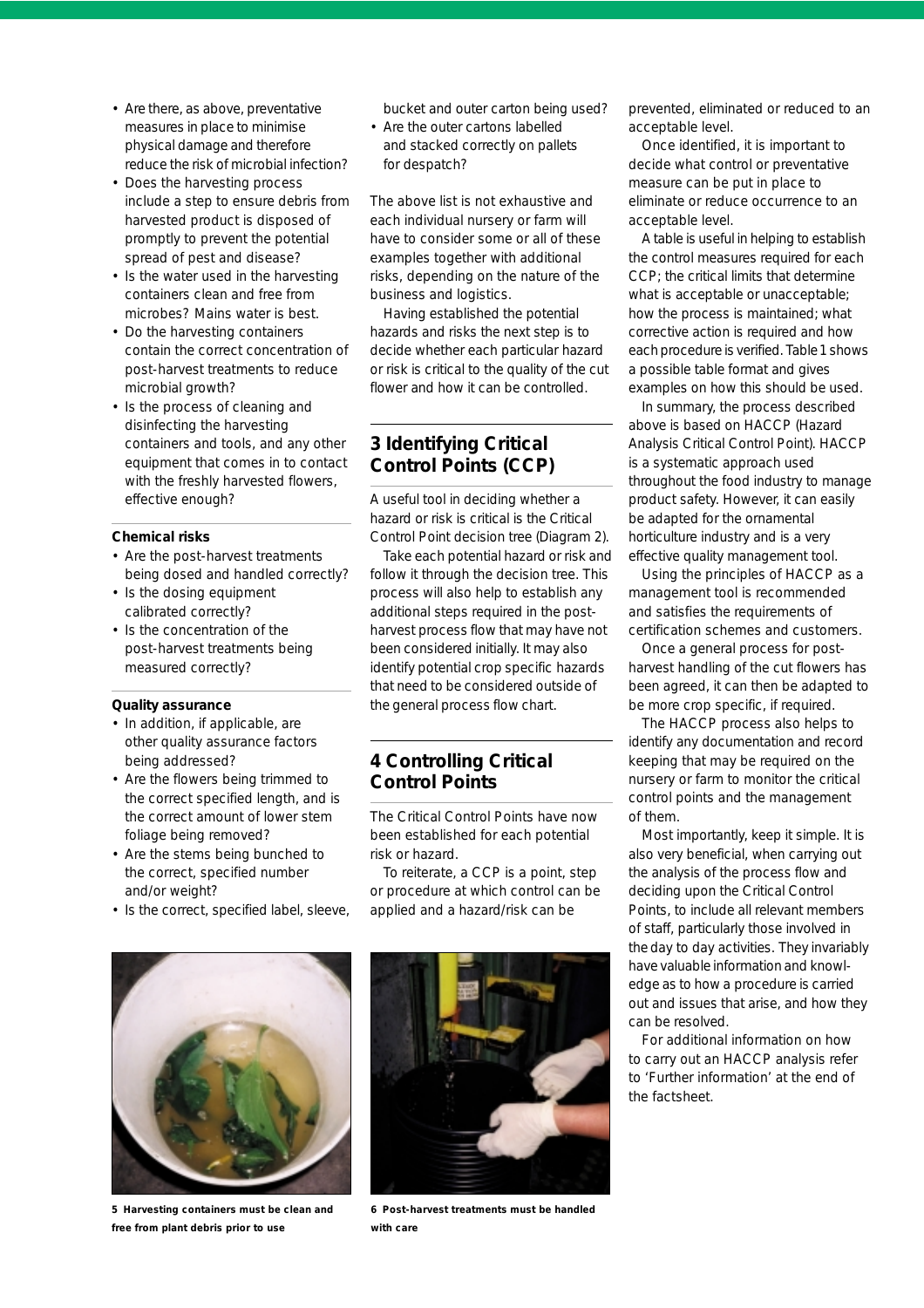

**Diagram 2 Critical Control Point decision tree. Answer the following questions for each identified hazard.**

#### **Table 1 Example of how a table can be used to establish the control measures required for CCPs**

| Processing<br>step                                               | <b>Possible</b><br>hazards /<br>risks                                                                  | <b>Control or</b><br>preventative<br>measure                                                                           | <b>CCP</b><br>number | <b>CCP</b> critical<br><b>limits</b>       | Monitoring<br>procedure                                                                                                                                                     | <b>Corrective</b><br>action                                                                                                                                                                                              | <b>Verification</b><br>procedure       |
|------------------------------------------------------------------|--------------------------------------------------------------------------------------------------------|------------------------------------------------------------------------------------------------------------------------|----------------------|--------------------------------------------|-----------------------------------------------------------------------------------------------------------------------------------------------------------------------------|--------------------------------------------------------------------------------------------------------------------------------------------------------------------------------------------------------------------------|----------------------------------------|
| Harvesting<br>of the cut<br>flowers                              | Risk of sharp<br>knives in the<br>product                                                              | Formal knife<br>control<br>procedure<br>with knives<br>individually<br>identified and<br>signed in and<br>out by staff | eg CCP 1             | No knives in<br>the product                | Printed form<br>managed by the<br>harvesting<br>supervisor with<br>numbered knives<br>signed in and out                                                                     | If a knife goes<br>missing. Stop<br>harvesting and<br>locate knife. If<br>knife cannot be<br>located inform<br>manager and<br>grading shed/<br>packhouse.<br>Consider<br>disposing of<br>batch. Record<br>actions taken. | Regular<br>internal<br>audit<br>checks |
| Post-harvest<br>treatment of<br>ethylene<br>sensitive<br>flowers | Under or over<br>dosing of<br>treatment due<br>to length of<br>time cut<br>flowers are in<br>treatment | Clearly label<br>cut flower<br>batch with<br>date and time<br>placed in<br>treatment eg<br>17.05.05<br>10.00am         | eg CCP 8             | Minimum<br>4 hours,<br>maximum<br>72 hours | Formal procedure<br>that clearly<br>identifies process<br>and person<br>responsible for<br>checking the<br>product and<br>removing it from<br>the post-harvest<br>treatment | If less than<br>minimum<br>specified time<br>- replace cut<br>flowers in post-<br>harvest<br>treatment. If<br>more than<br>maximum time<br>dispose of<br>batch                                                           | Regular<br>internal<br>audit<br>checks |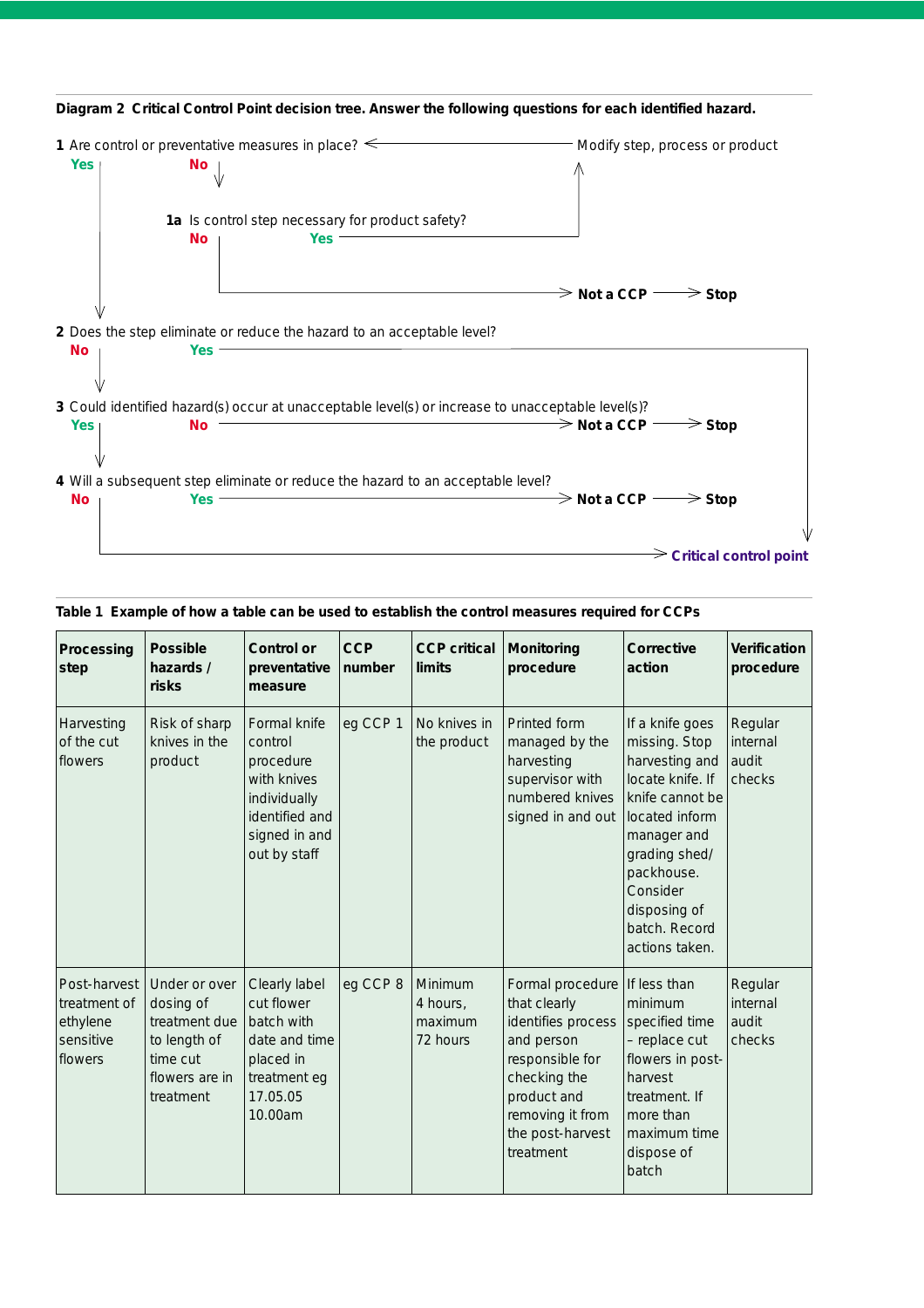# **CCPs during the post-harvest handling of cut flowers**

The following key areas would be considered as CCPs during the process of post-harvest handling of cut flowers:

- Temperature control and management
- Water loss
- Post-harvest handling treatments
- Hygiene

### **Temperature control and management**

Good temperature management is fundamental in the post-harvest handling of cut flowers and is one of the most important CCPs.

At harvest, cut flowers respire and quickly lose water; the higher the ambient temperature the greater the respiration rate and water loss. It is therefore important during the immediate post-harvest period to cool the flowers as rapidly as possible, but not too quickly as 'chilling injury' may result.

To prevent this from occurring, a period in an interim temperature – between the ambient harvest temperature and the final cold storage temperature – will be beneficial. Depending on lead times, this interim storage period could be overnight and will manage the reduction of temperature in a controlled way. Forced air cooling can work well with some products, where the air is actively drawn through the stored flowers, however care will need to be taken with more delicate flowers.

If lead times from harvest to despatch do not allow for a precooling stage on the nursery, it will be necessary to consider how the product is handled and manage the temperature as effectively as possible. One option may be to place the harvested flowers in a shaded area before chilling. Or, it may be feasible to have a chilling unit in the field set at the interim temperature. Also, establish in advance, which cut flowers require post-harvest treatments before despatch as it may be

possible to undertake such treatments at the same time as pre-cooling and before the product is chilled.

Ideally, flowers should be harvested in the coolest part of the day, this may mean early in the morning and later in the evening.

The normal cold storage temperature for the majority of cut flowers is 2–5°C. Good cold storage will extend post–harvest life by:

- Reducing the respiration of the product and water loss
- Slowing the growth of any potential disease organisms
- Reducing the production of ethylene

Flowers should never be stored with fruit and vegetables due to the higher levels of ethylene produced by such produce. Other sources of external ethylene should also be avoided, such as combustion engines, smoking – industrial and cigarette.

A simple, workable stock rotation system should be in place. Keep stock for a minimal amount of time. A traceability ticket works well in managing this by using the harvesting date information to identify the age of the stock. Traceability improves product management and also satisfies the requirements of certification schemes and customers. All products should have full traceability from planting, through harvesting to despatch.

Once cooled, ensure that the product is kept as cool as possible during handling prior to despatch. If the product needs to be graded, only take manageable amounts of product out of the cold store at any one time. Chilled product warms up remarkably quickly, and the alternating cold – warm – cold temperatures will lead to the build up of moisture levels on the leaves and buds of the cut flowers. This may result in the product 'sweating', flowers particularly susceptible to this are those with soft petals eg stocks, delphiniums, larkspur and if sleeved the product deterioration will increase rapidly.

### **Water loss**

Water loss is a major cause of deterioration of cut flowers post-harvest.

Rapid water loss from cut flowers will lead to stress and wilting, and the key is therefore to retain as much water as possible throughout the post-harvest process. This is particularly important with certain cut flowers which are harvested under high ambient temperatures, and still respiring at a high rate. The greater the surface area flowers, leaves and stems, the greater the water loss. Also, harvesting in breezy conditions will increase water loss and this should be taken into account when handling product. It is therefore important, where possible, to place harvested flowers straight into clean, fresh water or a post-harvest rehydrating solution.

Refrigeration units in cold stores will not only cool the product but also remove moisture from the air. A higher relative humidity in storage can reduce water loss and therefore prolong life. For most products, recommendations tend to be in the range of 85% – 95% relative humidity. Humidity higher than this will create a very humid atmosphere and lead to other problems, in particular rotting.



**7 A chilling unit set at an interim temperature could be used to prevent 'chilling injury'**



**8 Avoid placing cut flowers directly beneath cold store refrigeration units in order to reduce potential water loss**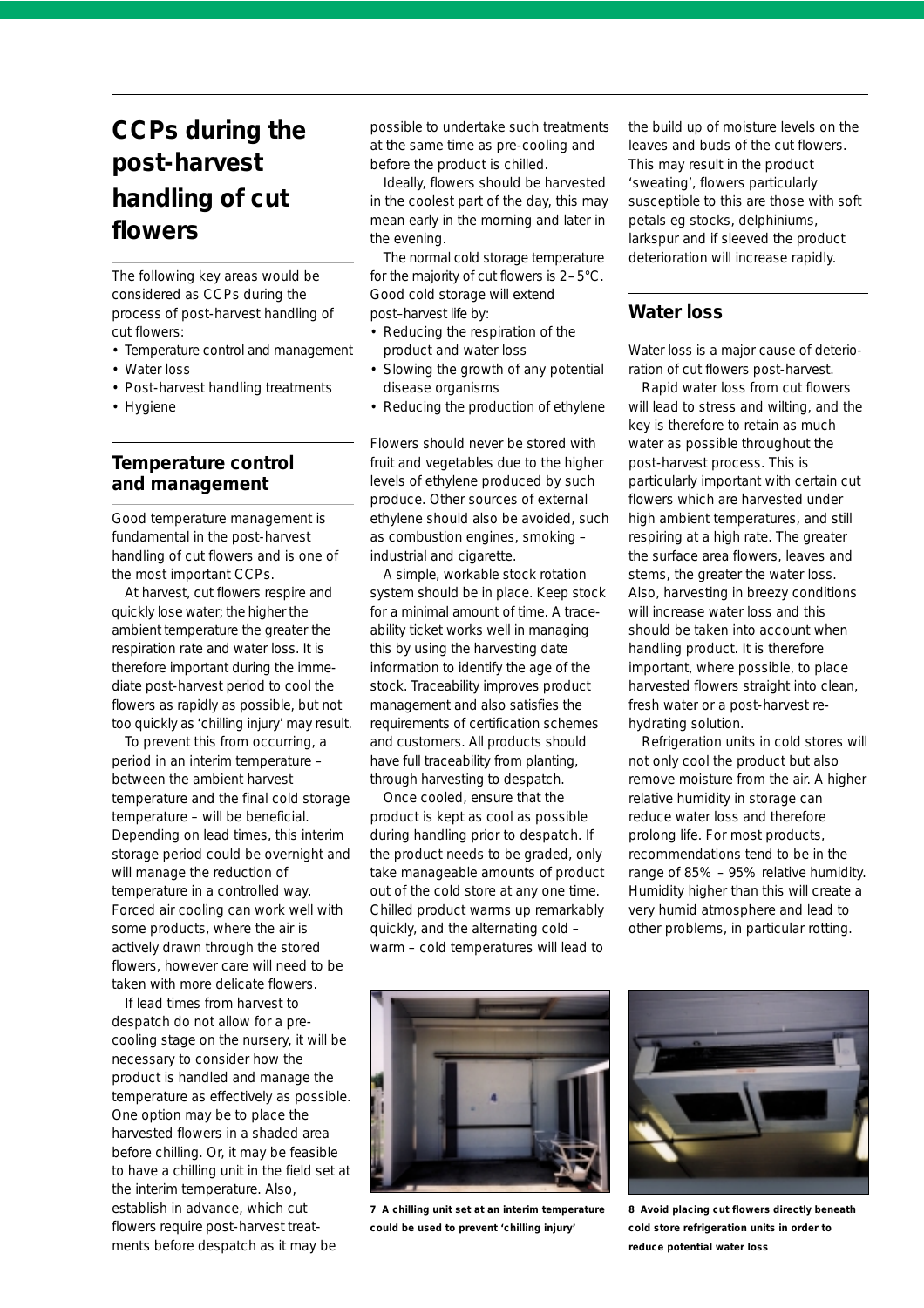# **Post-harvest handling treatments**

Post-harvest treatments are used to prolong the life of the cut flower.

Post-harvest treatments are generally based on a number of active ingredients in varying concentrations. Active ingredients include:

- Sugars
- Biocides
- Acidifiers
- Hydrating agents
- Plant growth hormones

Sugars are the primary active ingredient as a source of nutrition to complete the flower development, bud opening and maintaining flower colour. Biocides, acidifiers and hydrating agents provide the optimum environment to enable the sugars to give a prolonged effect on the cut flower quality and ultimate post-harvest life.

#### **Reducing microbial growth**

Biocides are used to slow down and reduce the growth of microorganisms in the post-harvest treatment solutions. Some treatments have a slow release action to manage the microbial growth over a period of time.

Cut flowers take up water via the xylem vessels in the stems. If the

xylem vessels become blocked, the water uptake is reduced or prevented completely.

How do the vessels become blocked?

- Microbial organisms, moulds, yeasts and bacteria will multiply rapidly in the water that the harvested stems are placed in to. They also grow on the cut wound on the base of the harvested stem, and in the exposed xylem vessels.
- Poor hygiene management resulting in the harvesting containers holding dirt and plant debris will lead to stem blockage.
- The action of cutting the stem produces an open wound, the enzymes in the stem produced as a result of this can also cause a blockage.
- Each harvested stem will already have its own microorganisms. known as the bio-load. Cut flowers that have hairy and/or soft stems tend to have higher bio-loads. Consequently, these types of flowers (eg stocks) are sensitive to higher levels of bacterial growth.
- When harvested, the cut flowers are still respiring and losing water and therefore trying to draw water up the stems to replace the lost water. If the stem is not placed into water

immediately after harvesting the stem will draw up air rather than water, and this in turn creates an air bubble which blocks the stem.

Therefore, poor hygiene, microbial growth, leaving cut flower stems dry for an extended period and high temperatures will increase the likelihood of stem blockage and should be avoided.

#### **Rehydration**

As described above, when harvested a cut flower stem is still respiring and as a result losing water through evaporation. Where possible, stems should be placed straight into a postharvest treatment solution after harvesting. A solution containing a rehydration solution will aid water uptake as it contains a wetting agent.

In some situations this may not be possible or some cut flowers are best kept dry once harvested to prevent early opening of the buds.

A rehydrating agent will help where there has been a loss in stem, leaf and flower turgidity. Stems that have been stored dry should be trimmed before being placed in the rehydrating solution. Acidifiers, such as citric acid, are also included in many post-harvest treatments as they aid both the water uptake process and help to reduce the pH in the



*untreated untreated untreated*



**9 Some cut flowers have naturally high levels of microorganisms and require specific postharvest treatments**





*treated treated treated*

**10 Once harvested all cut flower stems will require treatment to aid water uptake**





**11 Cut flowers especially sensitive to the effects of ethylene will require specific postharvest treatments**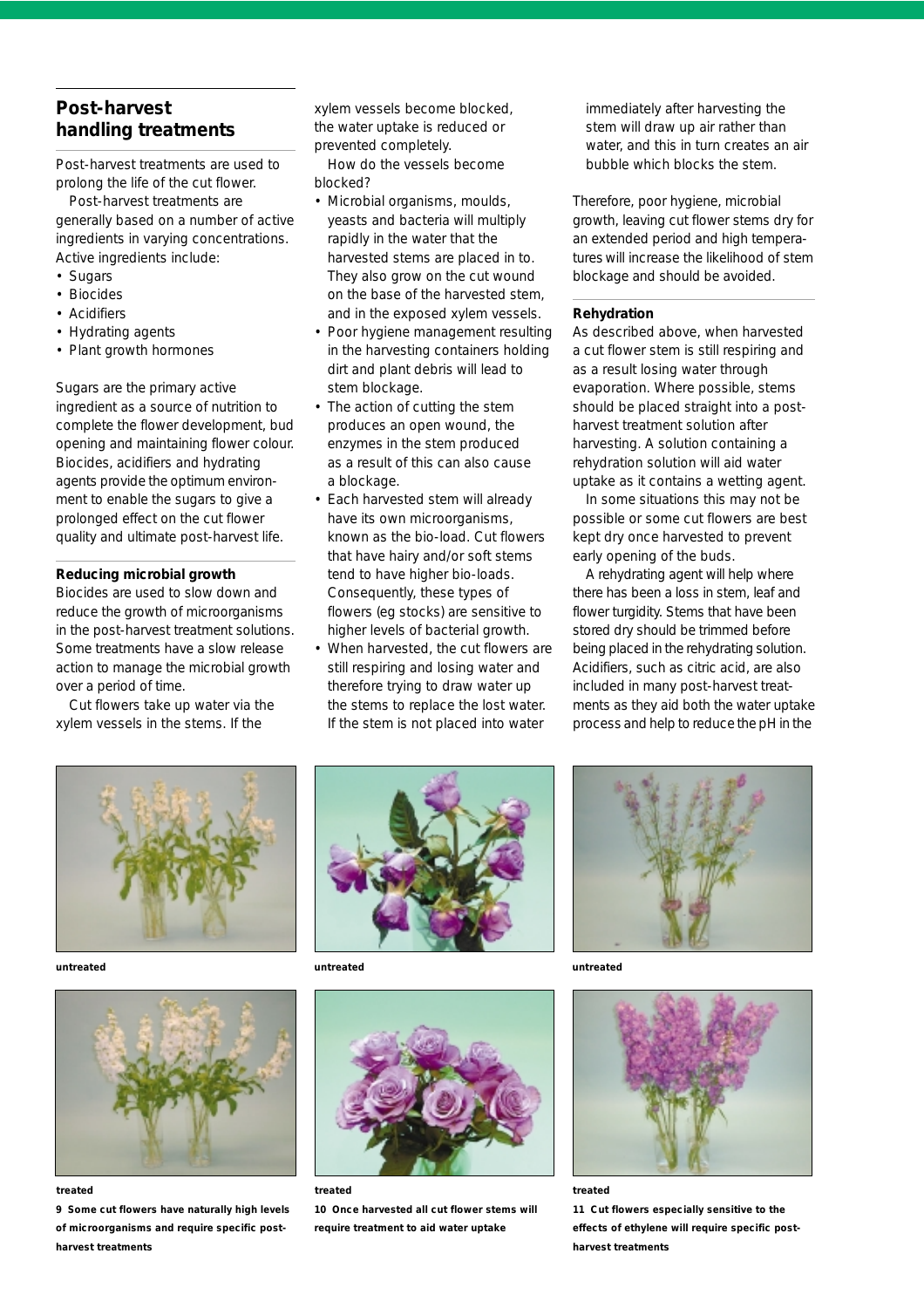solution thereby helping to prevent the growth of many of the microorganisms.

#### **Ethylene**

Both internally produced and external ethylene causes flower and bud drop. Ethylene is required by the cut flower to enable it to mature and develop, but once harvested too much is detrimental. The only products available currently to control this are those that contain silver thiosulphate. The silver thiosulphate works by slowing down the internal production of ethylene and reducing the effect of external ethylene.

If cut flowers sensitive to ethylene are not treated with a silver thiosulphate treatment, the flowers and buds will shrivel and not open as with for example with pinks, or there will be extensive flower and bud drop as is the case with delphiniums.

The silver thiosulphate solution is a pre-treatment product and once treated the flowers need to be removed from the solution and placed into a recommended transit solution. It is important to ensure that the cut flowers have at least a minimum of 4 hours in the silver thiosulphate solution for it to be effective, overnight treatment is best, but **do not** leave the flowers in the solution for longer than 72 hours as this will be detrimental to the quality of the flowers.

Any post-harvest treatment used must be registered for use both in the country of application and in the case of exported product, in the destination country.

#### **Administering post-harvest treatments**

It is important that any post-harvest treatments used are dosed to the correct concentration. Poor control will either lead to under or over dosing, which in turn will result in reduced product performance and higher costs.

#### **The effects of inaccurate dosing** *Under dosing:*

- Increased microbial growth
- Stem discolouration
- Poor bud and flower development
- Reduced water uptake
- Increased leaf yellowing
- Increased bud and petal drop

#### *Over dosing:*

- **•** Stem discolouration
- Leaf 'burning'
- Leaf damage

The Dosatron system is the most common and accurate method of applying (liquid) post-harvest treatments. Other products in the form of tablets, labels and T-bags are easy to dose, usually one per bucket.

Health and safety issues need to be taken into consideration when storing and handling the products being used. It is always important to ensure that any treatments used are handled in line with the manufacturer's recommendations.

All products should be accompanied by a safety data sheet, compiled and supplied by the post-harvest treatment manufacturer.

#### **The safety data sheet**

*will include the following details:*

- **•** Product trade name
- A description of the product application
- The manufacturer
- The composition of the product
- Product stability
- The physical and chemical properties of the treatment
- Any potential hazards
- Any likely first aid measures required
- Any personal protection requirements
- Any fire fighting measures required
- What to do if there was an accidental spillage of the product
- Handling and storage guidelines
- Any toxicology information required
- Any ecological information
- Methods of disposal
- Any regulatory information

The detailed safety data sheet should then be used to complete an in-house Control of Substances Hazardous to Health (COSHH) assessment, from which any necessary control measures should be implemented quickly and correctly. These should be reviewed and updated as necessary. The assessment

must be made available to those staff handling the products.

It is important that all staff are aware of the potential hazards and that those dosing the products have undertaken a formal training session to ensure that they are sufficiently trained to handle the products.

To maintain correct dosage when using the Dosatron method it is important to regularly flush the unit through. Some manufacturers supply acidic cleaning solutions specifically for this purpose. In hard water areas, cleaning may be required more frequently as there is a risk that the dosing units will have higher sedimentation deposits.

**Disposal of post-harvest treatments**

It is important to ensure that the manufacturer's guidelines for disposal are followed correctly.

The safety data sheets supplied, and the container that the post-harvest treatment product is supplied in will provide this information. If in doubt, contact the manufacturer.

In general, most post-harvest treatments can be disposed of down the drain.

However, any treatment containing silver thiosulphate **must** be handled correctly. Containers holding the diluted silver thiosulphate solution need to be clearly labelled and the date on which the solution was mixed indicated. Once used, the solution must be placed in a holding container, again clearly labelled and identified. Once this holding container is full a special neutralising agent, supplied by the manufacturer, should be added to the container. Again the manufacturer's guidelines for use must be followed. Once neutralised it is good practice to dispose of the solution by it being taken



**12 Use a Dosatron to ensure accurate dosing of liquid post-harvest treatments**



**13 Dosatrons must be kept clean and flushed regularly to prevent clogging**